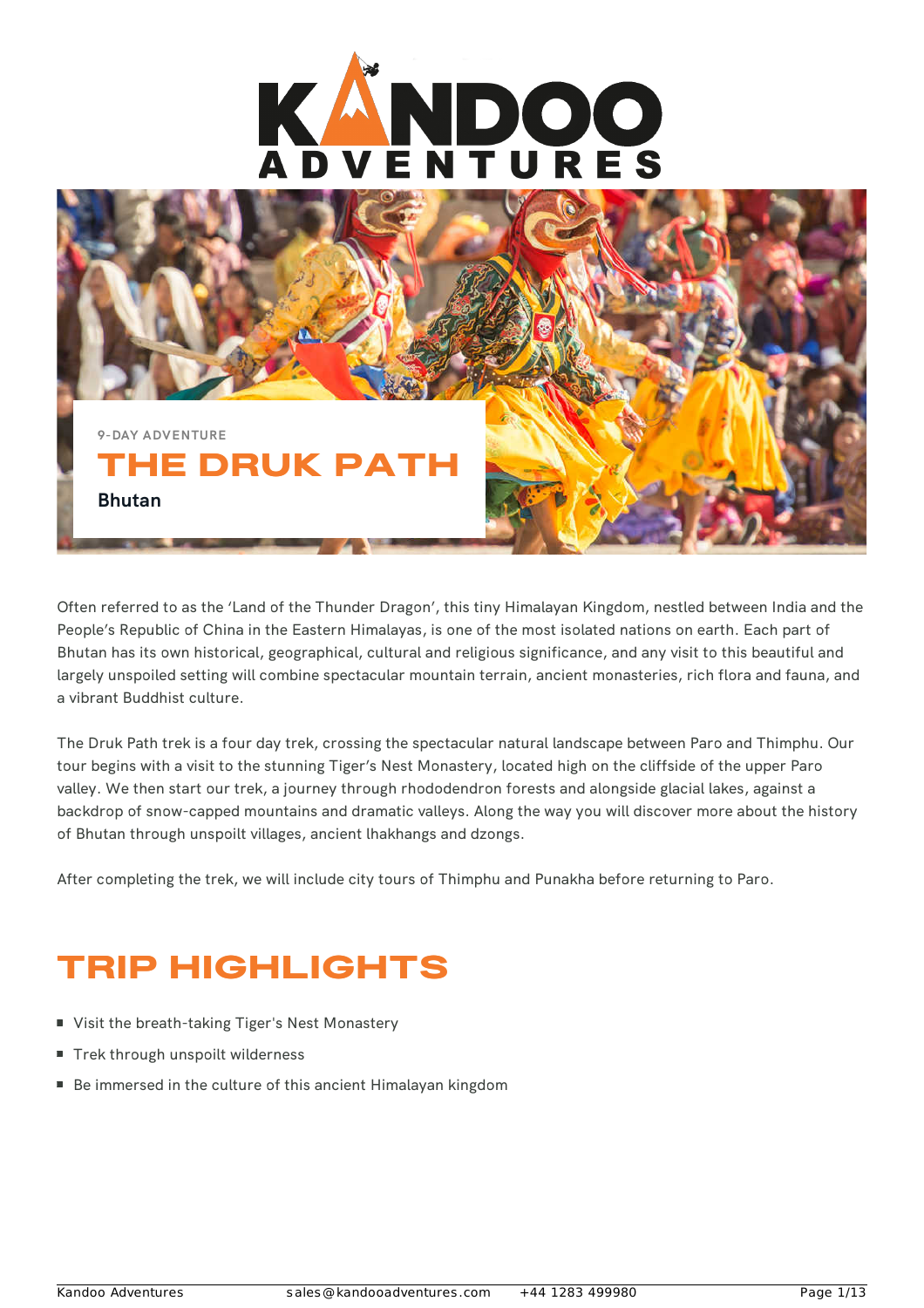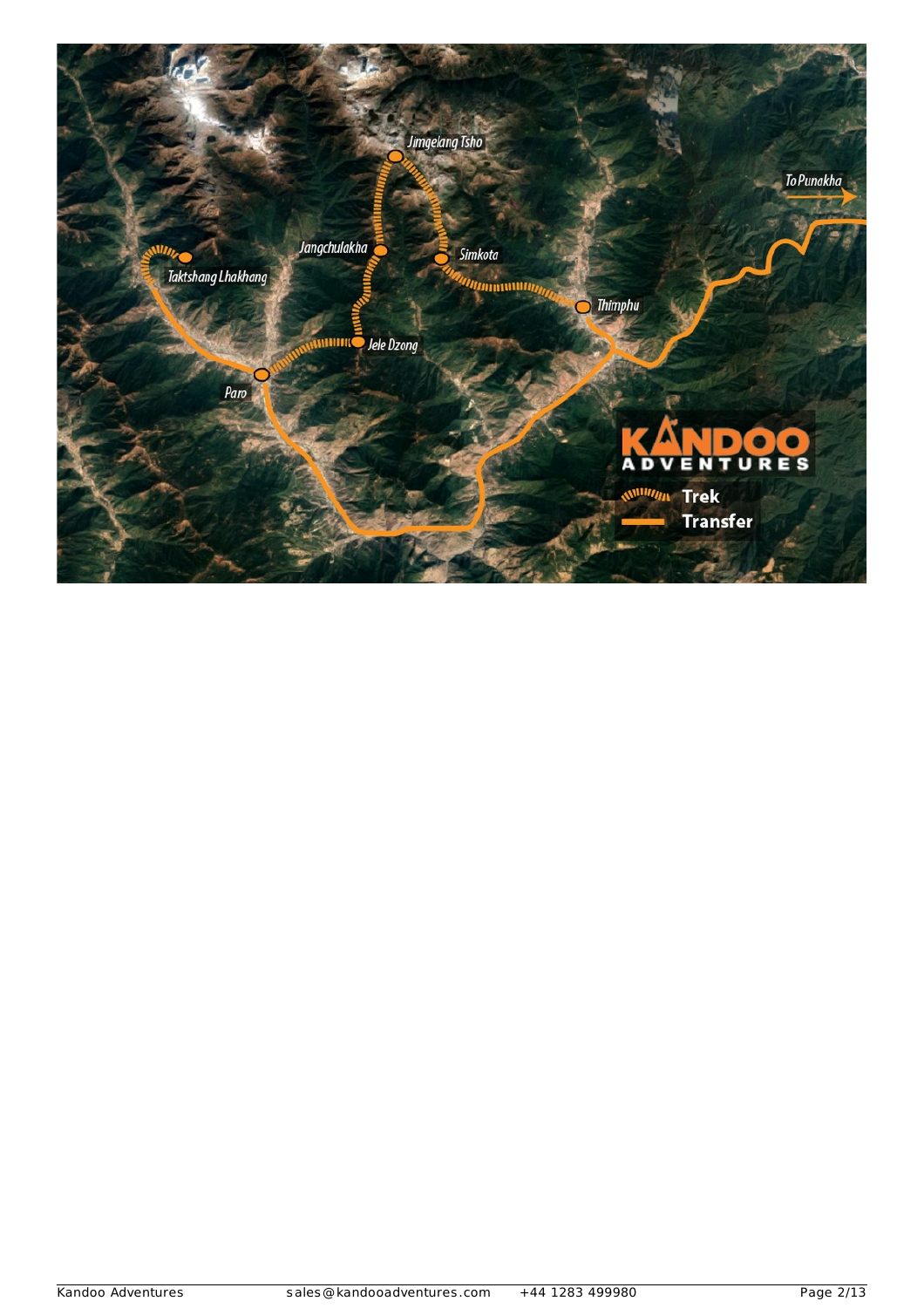## ITINERARY

#### DAY<sub>1</sub> ARRIVAL

Ò

Ò

Ò

The Kandoo team will meet you at Paro airport and transfer you to your pre-trek hotel. Later in the afternoon there is the option to join a tour of the city. Once a watchtower, built to defend Rinpung Dzong during inter-valley wars of the 17th century, Ta Dzong was inaugurated as Bhutan's National Museum in 1968. It holds a fascinating collection of art, relics, religious thangkha paintings and Bhutan's exquisite postage stamps. The museum's circular shape augments its varied collection which is displayed over several floors. Afterwards, we will take a walk down a hillside trail to visit Rinpung Dzong, which has a long and very interesting history. Built in 1646 by Shabdrung Ngawang Namgyal, the first spiritual and temporal ruler of Bhutan, the Dzong houses the monastic body of Paro, the office of the Dzongda (district administrative head) and Thrimpon (judge) of Paro district. The approach to the Dzong is through a traditional covered bridge called Nemi Zam, which offers a good view of the architectural wonder of the Dzong as well as life around it. Later you will attend a pre-trek briefing with your Lead Guide to prepare you for the journey ahead.

Accomodation: **Hotel** Meals included: **Lunch / Dinner**

 $\overline{0}$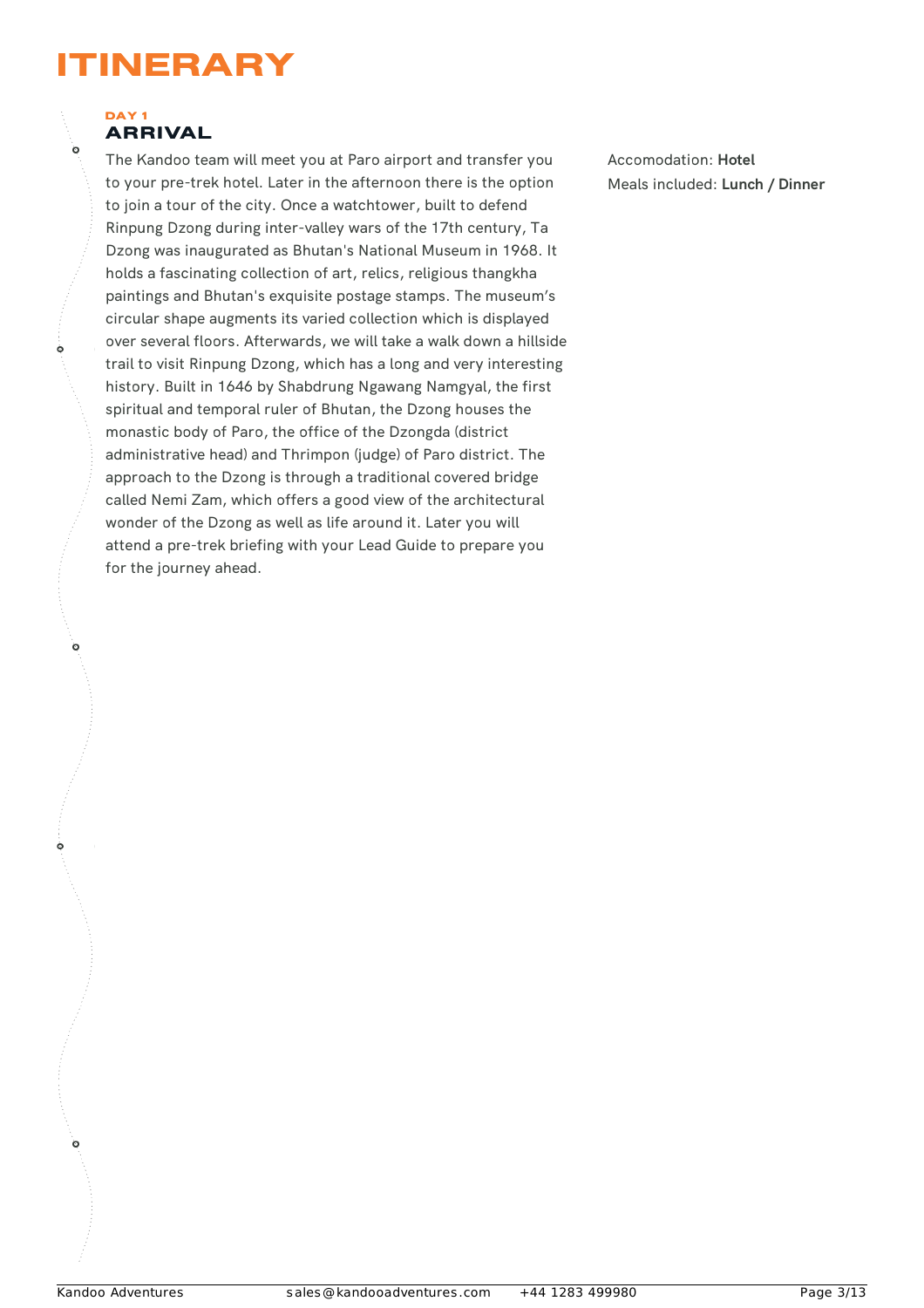#### DAY 2 EXCURSION TO TAKTSHANG LHAKHANG

In the morning we will take an excursion to Taktshang Lhakhang, commonly known as 'The Tiger's Nest Monastery'. Undoubtedly one of the most famous of Bhutan's monasteries, the Taktshang monastery is one of the most breath-taking temples in the world. This Buddhist place of worship is perched on a cliff-top at around 3,100m (10,000ft) above sea level. The main temple complex was built in 1692, and is considered to be one of the holiest for the Bhutanese people. Legend has it that Guru Rinpoche, an 8thcentury Indian Buddhist master, arrived here on the back of a tigress and meditated at this monastery, thus the name 'Tiger's Nest'. The site has been recognized as a sacred place and is now visited by all Bhutanese at least once in their lifetime. On 19 April, 1998, a fire severely damaged the main structure of building but now this Bhutanese jewel has been restored to its original splendour.

After lunch we will visit the 7th century Kyichu Lhakhang, one of the 108 temples built in the Himalayas by Tibetan King, Songtsen Gampo. The building of this temple marks the introduction of Buddhism to Bhutan. We will then drive to Drukgyel Dzong, a ruined fortress where Bhutanese warriors fought Tibetan invaders centuries ago. In the early 1950s, Drukgyel Dzong was almost completely destroyed by fire. It is now listed in Bhutan's Tentative List for UNESCO inclusion. In 2016, the Prime Minister Lyonchen Tshering Tobgay, announced that the Dzong will be rebuilt and reinstated to its former glory. The snowy dome of sacred Chomolhari (7326m), 'the Bride of Kangchenjunga', can be seen in all her glory from the approach road to the Dzong. After our tours we will return to our hotel in Paro.

## DAY 3

ò

## PARO TO JANGCHULAKHA

Today our trek begins with a short climb up to Jele Dzong on a trail that ascends gradually up to the camp. If the weather is clear the Paro valley can be seen, with snow-capped mountains rising behind. Above the camp is the Jele-La Pass (3,540m) and Jele Dzong (mostly in ruins). There is also a lhakhang containing a statue of Buddha Sakyamuni. Women who come to the monastery to seek blessings of children get hit on the head by the presiding Lama with a 10 inch ivory, wood and bone phallus, so be careful! After lunch we continue with a 1½ hour climb onto a ridge which affords dramatic views of the valleys on both sides and the Himalaya to the north. The trail takes us through thick alpine forests and rhododendrons. Weather permitting, we will have beautiful views of Chomolhari and other snow-capped peaks. Monsal pheasants can be heard calling during the day and we may see yak herders moving along the trails.

Hiking time: **5 - 6 hours** Ascent: **860 m** Descent: **860 m** Max. altitude: **3110 m** Accomodation: **Hotel** Meals included: **Breakfast / Lunch / Dinner**

Hiking time: **6 - 7 hours** Ascent: **1520 m** Max. altitude: **3770 m** Accomodation: **Camping** Meals included: **Breakfast / Lunch / Dinner**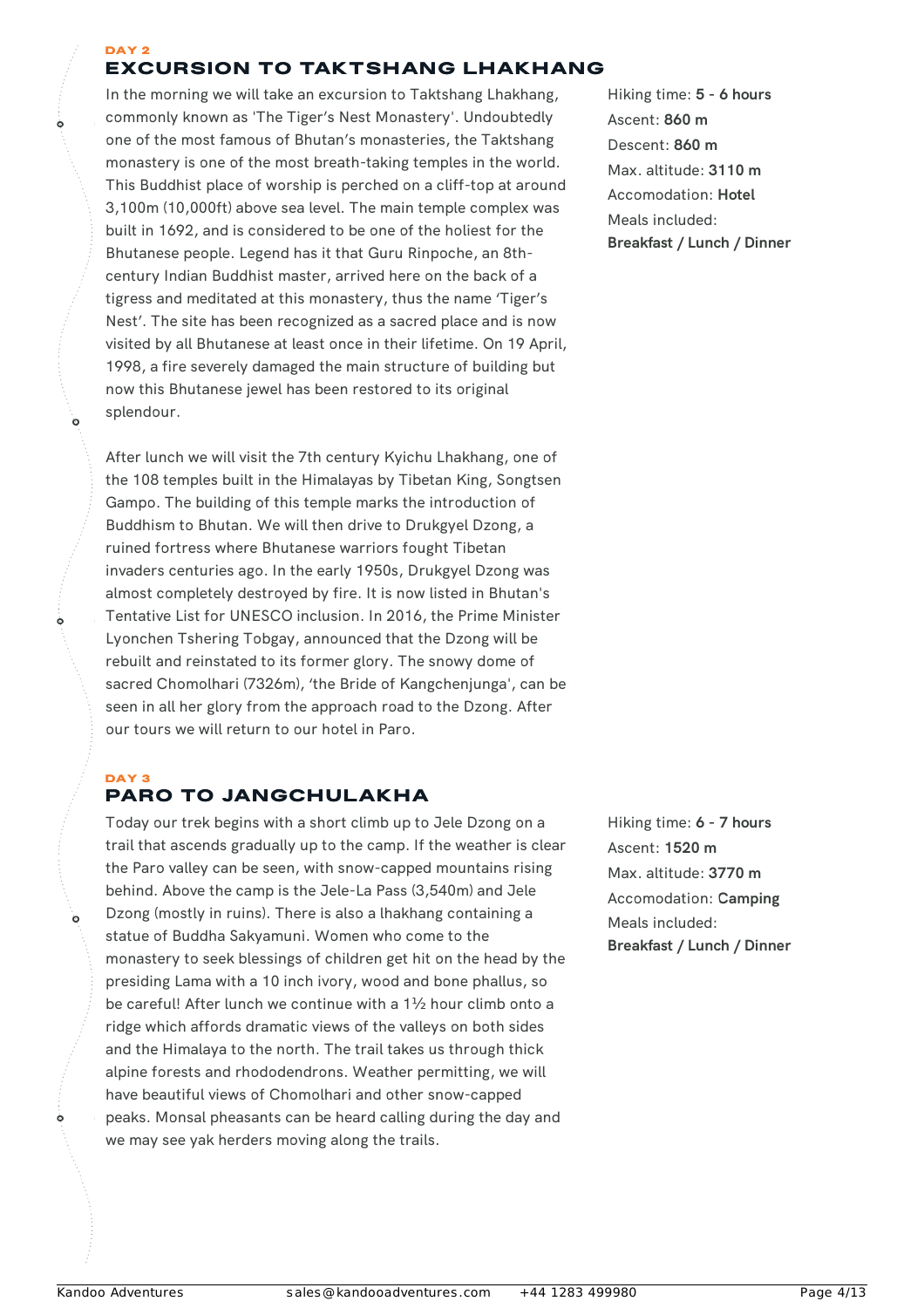#### DAY 4 JANGCHULAKHA TO LAKEJIMGELANG TSHO

The trail continues to follow the ridge, and on a clear day the views of the mountains and valley are sensational. There will be a lot of ascent and descent today as we climb up the main ridge again before dropping down to cross to the other side of the valley, making our way towards Thimphu. We will enjoy a great view of Jichu Drake (6,989m), the peak representing the protective deity of Paro, before settling for the day at our camp, close to the Jimgelang Tsho lake, famous for its giant trout. If we're lucky we may get to see herds of yaks cooling off.

Hiking time: **6 - 7 hours** Ascent: **100 m** Max. altitude: **3870 m** Accomodation: **Camping** Meals included: **Breakfast / Lunch / Dinner**

#### DAY<sub>5</sub> LAKE JIMGELANG TSHO TO SIMKOTA

We leave the campsite and the trail takes us through dwarf rhododendron trees as we follow a succession of ridges to reach the second lake, Janatsho. We may come across a yak herder's camp and will spend some time seeing how they live. A final climb will bring us to our campsite, close to Simkota Lake, with the possibility of catching a lake trout for dinner!

#### DAY 6 SIMKOTA TO THIMPHU

Ò

Today begins with a gradual climb up to the Phume La Pass, the highest point of our trek at 4210m. From here we can enjoy majestic views of Mt. Gangkar Puensum (7570m), the highest peak in Bhutan and the highest unclimbed peak in the world. The trail descends, winding through juniper trees to a campsite beside a community hall near Phajoding monastery. From Phajoding it is downhill all the way to Thimphu, passing through a forested area of mostly blue pine. Taking a leisurely pace, we will reach Thimphu with sufficient time to enjoy an afternoon city tour. Our city tour will visit King's Memorial Chorten, continuously circumambulated by people, murmuring mantras and spinning their prayer wheels. Construction of this landmark was the idea of Bhutan's third king, His Majesty Jigme Dorji Wangchuk. Completed in 1974 after his untimely death, it serves both as a memorial to the late King and as a monument to peace. We will also visit Trashichhoe Dzong. This is the centre of government and religion, site of the monarch's throne room and seat of Je Khenpo or Chief Abbot. Built in 1641, it was reconstructed in the 1960s in traditional Bhutanese manner, without nails or architectural plans. We will stay overnight at a hotel in Thimphu.

Hiking time: **5 - 6 hours** Ascent: **240 m** Max. altitude: **4110 m** Accomodation: **Camping** Meals included: **Breakfast / Lunch / Dinner**

Hiking time: **6 - 7 hours** Ascent: **100 m** Descent: **1860 m** Max. altitude: **4210 m** Accomodation: **Hotel** Meals included: **Breakfast / Lunch / Dinner**

 $\ddot{\mathbf{o}}$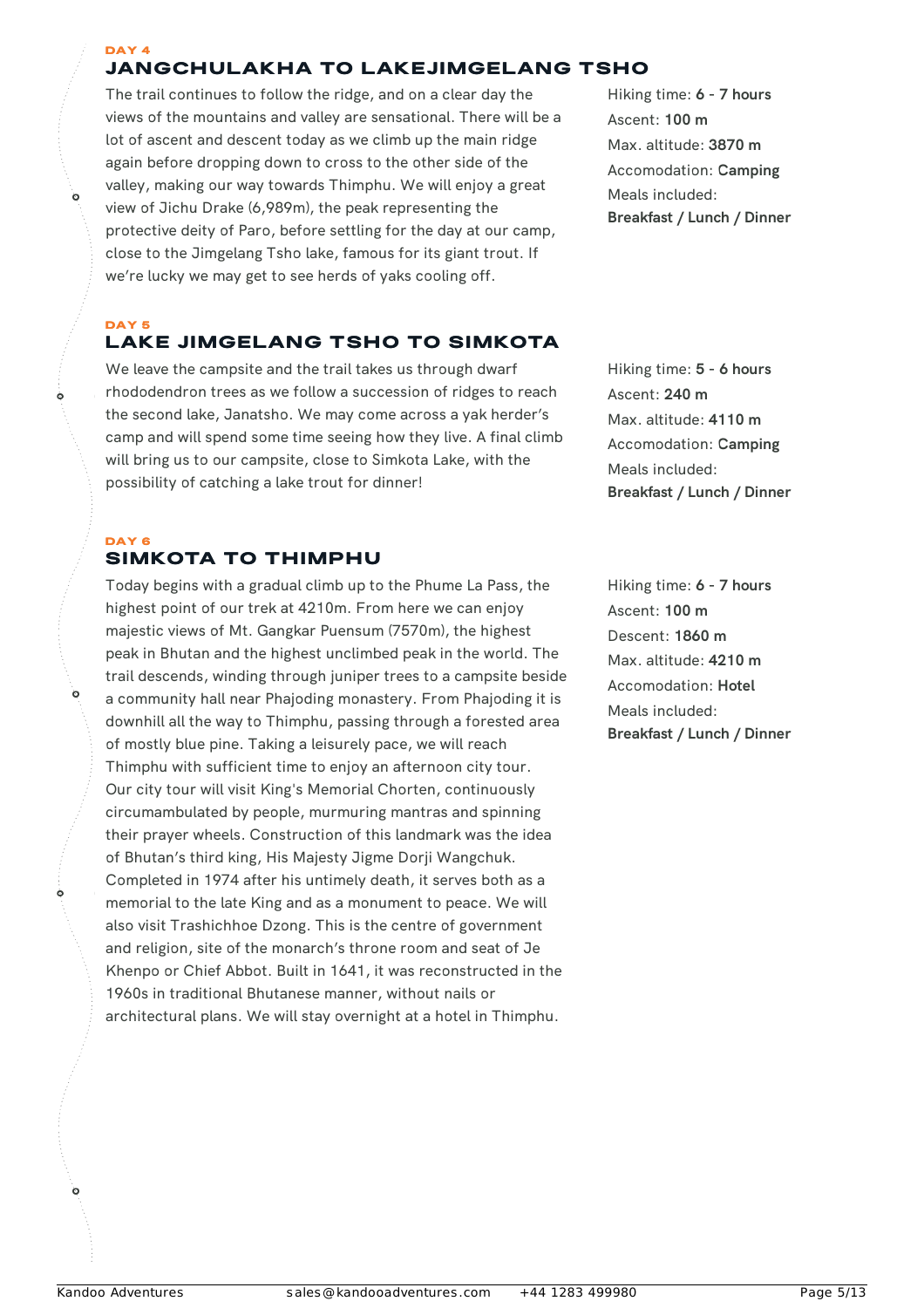#### DAY 7 THIMPHU TO PUNAKHA

We start this morning in Bhutan's capital city with a visit to the National Library, which holds a vast collection of ancient Buddhist texts and manuscripts. We will also visit the nearby Institute for Zorig Chusum, an Arts & Crafts School where we may see the students being taught the 13 traditional arts and crafts of Bhutan. We will follow on to the Textile Museum, providing a fascinating insight into Bhutanese material culture and way of life, followed by a visit to Simply Bhutan, a living Museum and Studio encapsulating the cultural heritage of the Bhutanese people. (Please note both the National Library and the Institute for Zorig Chusum are closed at weekends and public holidays, and the Textile Museum is closed on Sundays and public holidays). After lunch we will leave Thimphu and drive up a series of zigzags to Dochu-La Pass (3,088m) stopping briefly here to take in the view and admire the chorten, mani wall, and prayer flags which decorate the highest point on the road. Magnificent vistas are all around including the following 7000m peaks: Masagang, Tsendagang, Terigang, Jejegangphugang, Kangphugang, Zongphugang, and finally Gangkar Puensum, the highest peak in Bhutan at 7,570m. After crossing the pass, the road descends into the Punakha Valley, where we will spend the night in a hotel.

#### DAY 8 PUNAKHA TO PARO

Ò

Before we leave Punakha we will visit the majestic Punakha Dzong. Built strategically at the junction of Pho Chhu and Mo Chhu rivers in 1637, it serves as the religious and administrative centre of the region. Later we will drive back to Paro, taking a short excursion to Chimi Lhakhang, dedicated to the Lama Drukpa Kuenley, also known as the 'Divine Madman' for his humourous and often outrageous methods of teaching Buddhism. The temple is well known as a temple of fertility, and women will come here to pray for children. Upon arrival in Paro, we will check in at the hotel, before taking an evening stroll around the market streets of Paro.

DAY 9 DEPARTURE

We will collect you from your hotel and transfer you to Paro Airport for your flight.

Hiking time: **3 - 4 hours** Ascent: **738 m** Descent: **1778 m** Max. altitude: **3088 m** Accomodation: **Hotel** Meals included: **Breakfast / Lunch / Dinner**

Hiking time: **4 - 5 hours** Ascent: **940 m** Max. altitude: **2250 m** Accomodation: **Hotel** Meals included: **Breakfast / Lunch / Dinner**

Meals included: **Breakfast**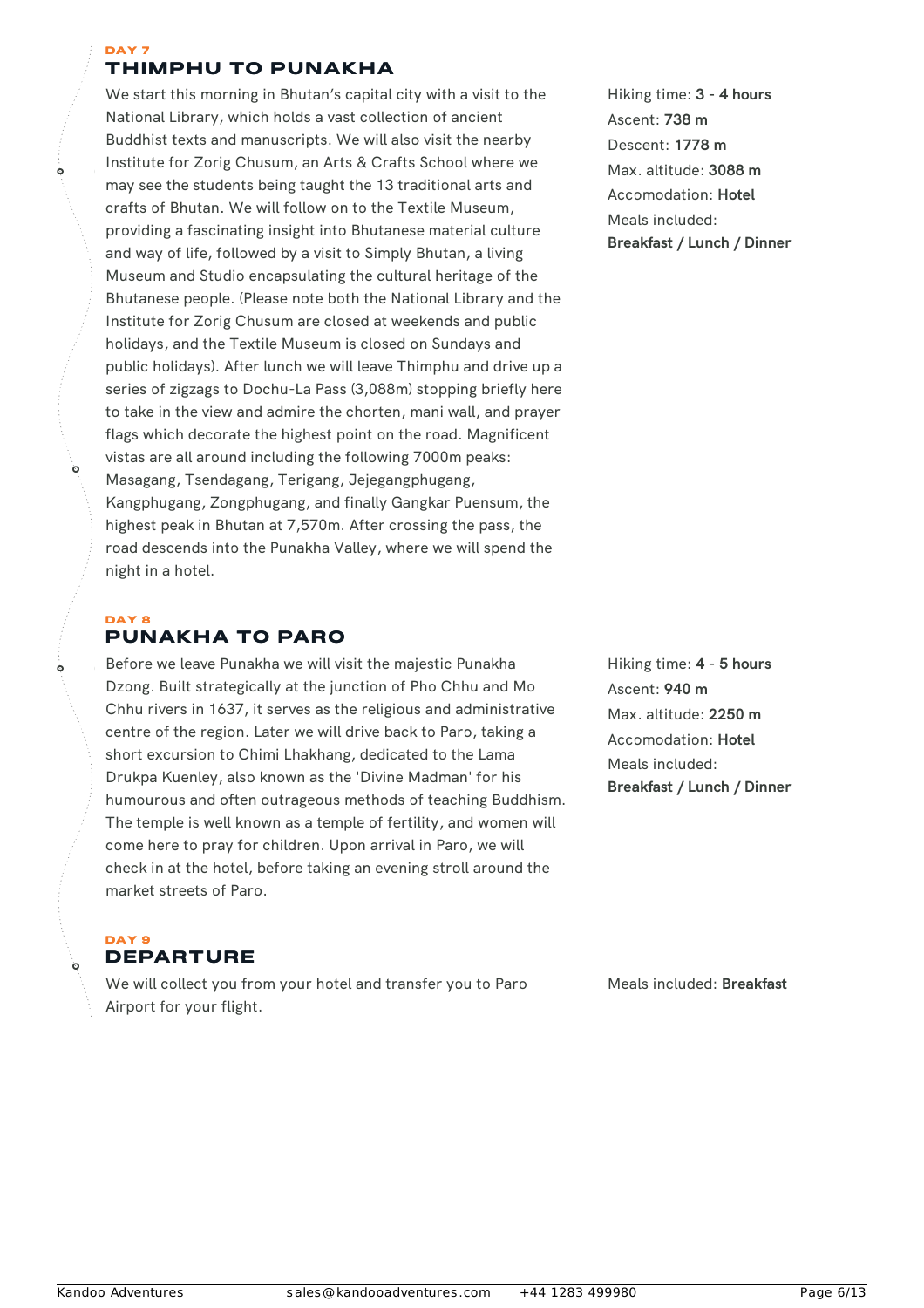# TRIP INFORMATION

## DIFFICULTY

Treks in Bhutan present a **substantial physical challenge**, and the fitter you are before you start, the more you will enjoy your trek. However, the number one most important thing to cultivate is mental toughness. Most of the people who trek in Bhutan aren't professional athletes or mountain climbers. They are average people with an unusual degree of determination. You will be walking for five to seven hours each day, every day of your trek. The best way to prepare is to hike, trek or climb any mountains or hills near where you live, and get used to really putting the hours in. With the right attitude, nearly anyone can undertake a trek in the Himalaya.

## FOOD & DRINK

On our Bhutan treks meals are provided during your stay at the pre and post trek hotels, and dishes will be prepared for you on your trek. All meals are provided on a fixed menu basis, with enough options for vegetarians. Bhutanese cuisine generally consists of steamed rice (red and white) with a varied choice of spicy curries, both vegetarian and non vegetarian. Most hotels provide meals buffet‐style. There are usually continental, Indian, Chinese and Bhutanese dishes. The food in hotels is often the best in town, but restaurants in the main towns are increasingly becoming popular. All tourist hotels have a good selection of international and Bhutanese beverages. We provide healthy and nutritious cooked meals on your trek for every meal which always include fresh vegetables and meat. Everyday a lunch boy will catch you up on the trail in time to serve you a hot picnic lunch. We cater for a variety of special dietary requirements, whether you're vegetarian or gluten-free just let us know when you book.

In addition to the drinking water we provide on the trek, we will also provide drinking water during your cultural tours. To reduce the use of plastic bottles, we would ask that you bring a re-usable drinks bottle that we can fill for you. If you are planning on using a hydration bag for the trek, this may not be comfortable to use around town, so we recommend you bring a smaller drinks bottle as well.

### **ACCOMMODATION**

Hotels in Bhutan are not categorized into stars as in most of the other countries, however, all hotels have to be approved by the **Tourism Council of Bhutan**. Our standard hotels are all clean and comfortable and are chosen because of their great locations, often in quieter parts of town, to help you get a good nights' sleep.

Kandoo use good quality, spacious tents to ensure you stay warm, dry and comfortable on your Bhutanese trek. They are designed to sleep three people, but we only ever sleep 2 to a tent, to ensure you have plenty of space for you and your gear. Keep in mind, these are proper mountain tents, designed to cope with extreme conditions so don't expect to be able to stand up and walk around inside! Your meals will be taken in a separate mess tent where you will be able to sit comfortably, while you relax and chat to your team mates and enjoy some of the delicious food that our cook has freshly prepared for you. Inside, you'll be pleased to find a table (of course) and a proper, comfortable chair with arms. With a full 2 metres of headroom, even the tallest climbers will be able to stretch a bit, and move about without hunching over.

### TRANSPORT

We insist on using a **high standard of vehicle and driver** for all of our transfers. In Bhutan it is not a legal requirement to have seatbelts fitted in the back of vehicles, and while we try to use vehicles that do have rear seatbelts fitted, this cannot always be guaranteed. If you are unhappy about any aspect of the vehicle or the standard of driving, please speak to the driver or our local office immediately.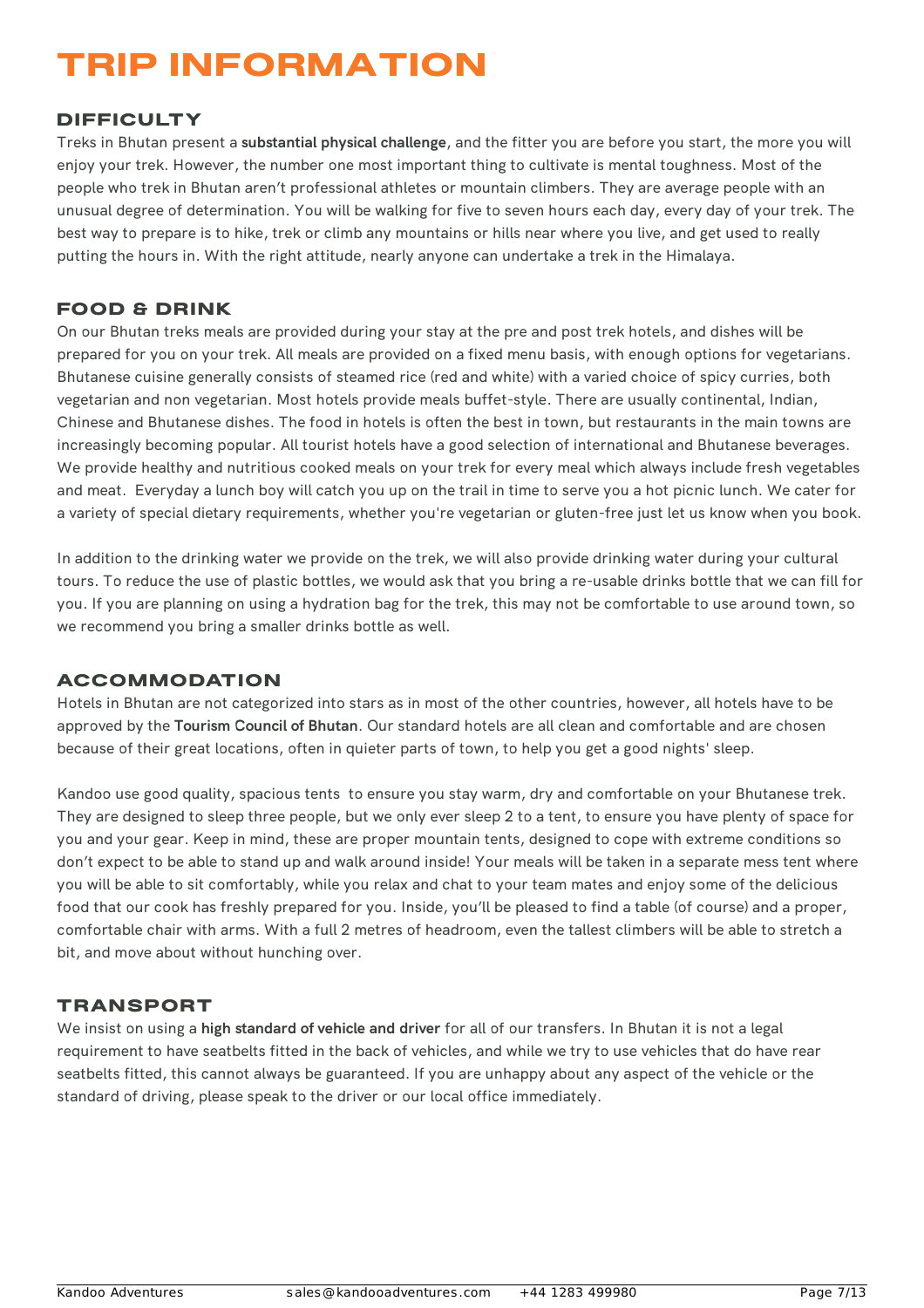## LUGGAGE

We operate a **strict limit of 15kg** for your main equipment bag. This is more than sufficient for your needs on the trek. Your bag will be weighed before you leave the hotel to start the trek and if it is overweight you will have to take items out and leave them at the hotel. On the trek all items must be packed in your main equipment bag. They should not be attached to the outside, as we are not responsible if items fall off when the bags are being carried by the pack animals.

## HOW DO I GET THERE?

Currently there are only two airline operators that fly to Bhutan, Drukair and Bhutan Airlines. The main airport is in Paro (2,225m) and currently receives flights from Bangkok, Dhaka, Delhi, Kolkata, Kathmandu, Doha, Kuala Lumpur and Singapore. This means that you need to get to one of these hubs to catch a connecting flight to Paro.

The flight into Paro is pretty exciting as the position of the airport requires the plane to get much closer to the mountain tops than most other flights in the world. If you are lucky enough to fly from Kathmandu to Paro and the weather is clear you will fly over 4 of the 5 highest mountains in the world - Mt. Everest, Lhotse, Makalu and Kangchenjunga.

## BUDGET & CHANGE

The **Bhutanese Ngultrum** (Nu) is the local currency of Bhutan and equal in value to the Indian Rupee. It is a closed currency so you will not be able to buy this before you arrive. All major currencies, such as US Dollars, Sterling Pounds and Euros, and traveller's cheques can be exchanged at Paro Airport, banks and hotels. Hotels in the towns will accept foreign currency but we recommend that you take local currency on the actual trek with you for incidentals and souvenirs.

Bhutan is a cash economy and credit cards are not commonly accepted. Mastercard may be accepted in larger shops and hotels, but Amex is rarely accepted. If you are relying on a credit or debit card for emergency funds while you travel, make sure you tell your card issuer that you will be using it abroad, or you may find that it won't work when you really need it.

### TIPS

Tipping is not approved by the Bhutanese tourist board. However, it has become **customary practice** to tip the guides, cooks and porters who have assisted you throughout your trek. The decision on how much to tip should be determined by how well the team served you while you were on the trek. Tips are always discretionary and if you are not happy with the service you have received you do not have to pay tips.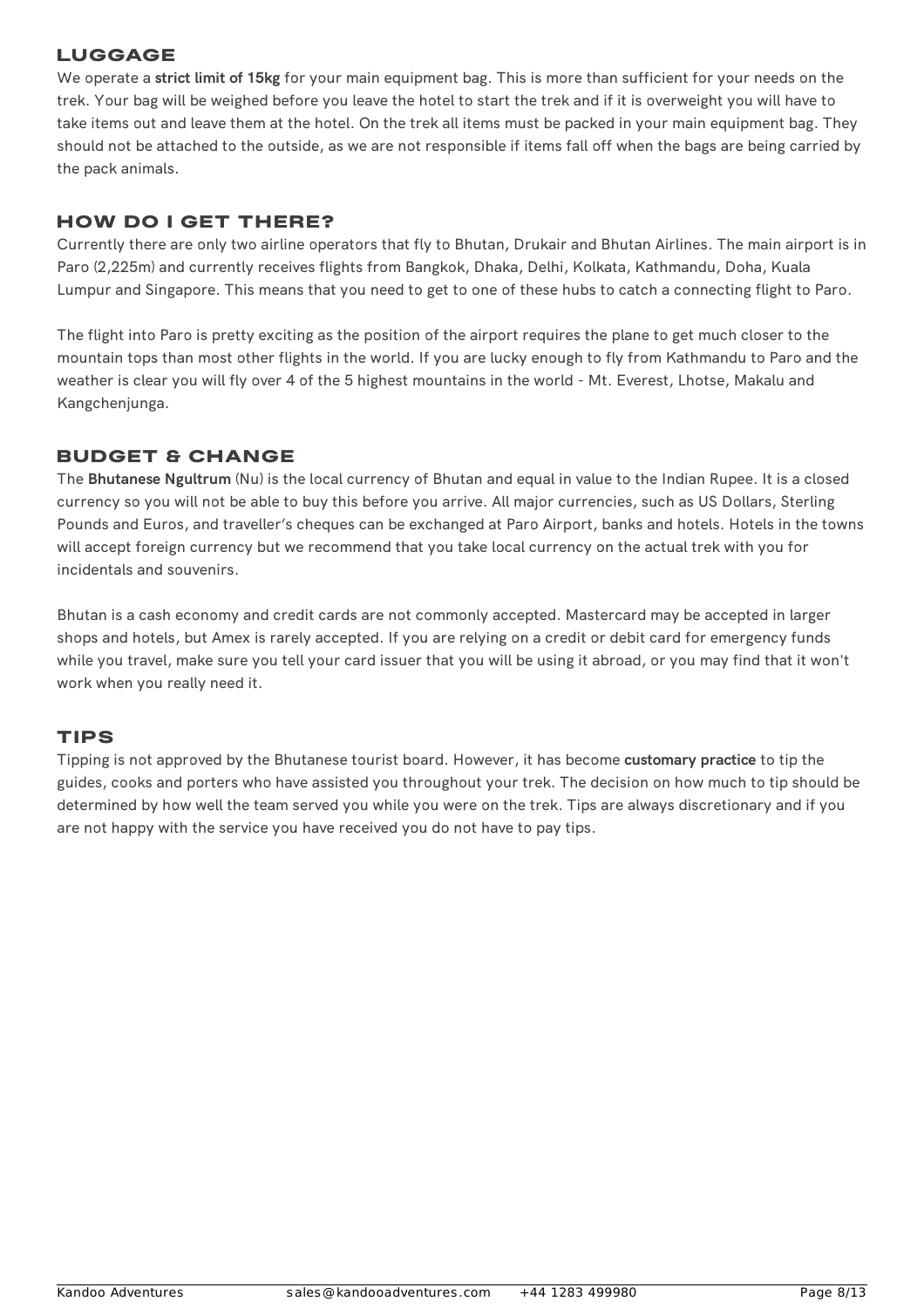# FORMALITIES & HEALTH

## PASSPORT

Please double check that your passport is valid for 6 months beyond the date of arrival in Bhutan. We recommend that you take a photocopy of your passport and keep it separate from the original, as this will be useful if the original is lost while you are traveling.

## VISA

#### Visa requirements:

Visas can only be arranged by travel companies and are issued on arrival to those on a prepaid all-inclusive tour. In order to process your Bhutan visa we require a clear readable colour copy of your passport containing the passport number and photograph in JPEG or PDF format.

#### Transit visas:

Your domestic flight into Bhutan is likely to be on a separate ticket to your international flight. As a result, your luggage will not be checked right through to your final destination and you will need to clear immigration at your transit airport in order to collect your bag and check it back in for your international connection. Double check with your airline what the immigration and visa requirements are for the airport you are to transit through, and whether they are able to re-check your bags for you. Otherwise, you may need to arrange transit visas prior to travel. This is especially important if you are planning on travelling via India, as a transit visa is required and it must be arranged in advance.

## VACCINATIONS

The following vaccination guide is an information resource only. You should not rely on it for diagnostic or prescriptive purposes. You should always speak with your GP or other health care professional about any vaccinations or other medicines you are considering taking. They will have more information about your specific health needs, and can make much more specific, reliable recommendations for you. In general, we recommend the following vaccinations

- Hepatitis A and B
- Everyone Typhoid
- Everyone Polio We recommend a booster shot for adult travellers
- Yellow Fever Necessary for all travellers who will arrive via areas prone to yellow fever
- Rabies Not necessary unless visiting lowland areas

- Measles, Mumps, Rubella (MMR) - We recommend a double dose for anyone born after 1956, unless they have already been given this vaccination

- Tetanus & amp; Diphtheria - This vaccination should be renewed every 10 years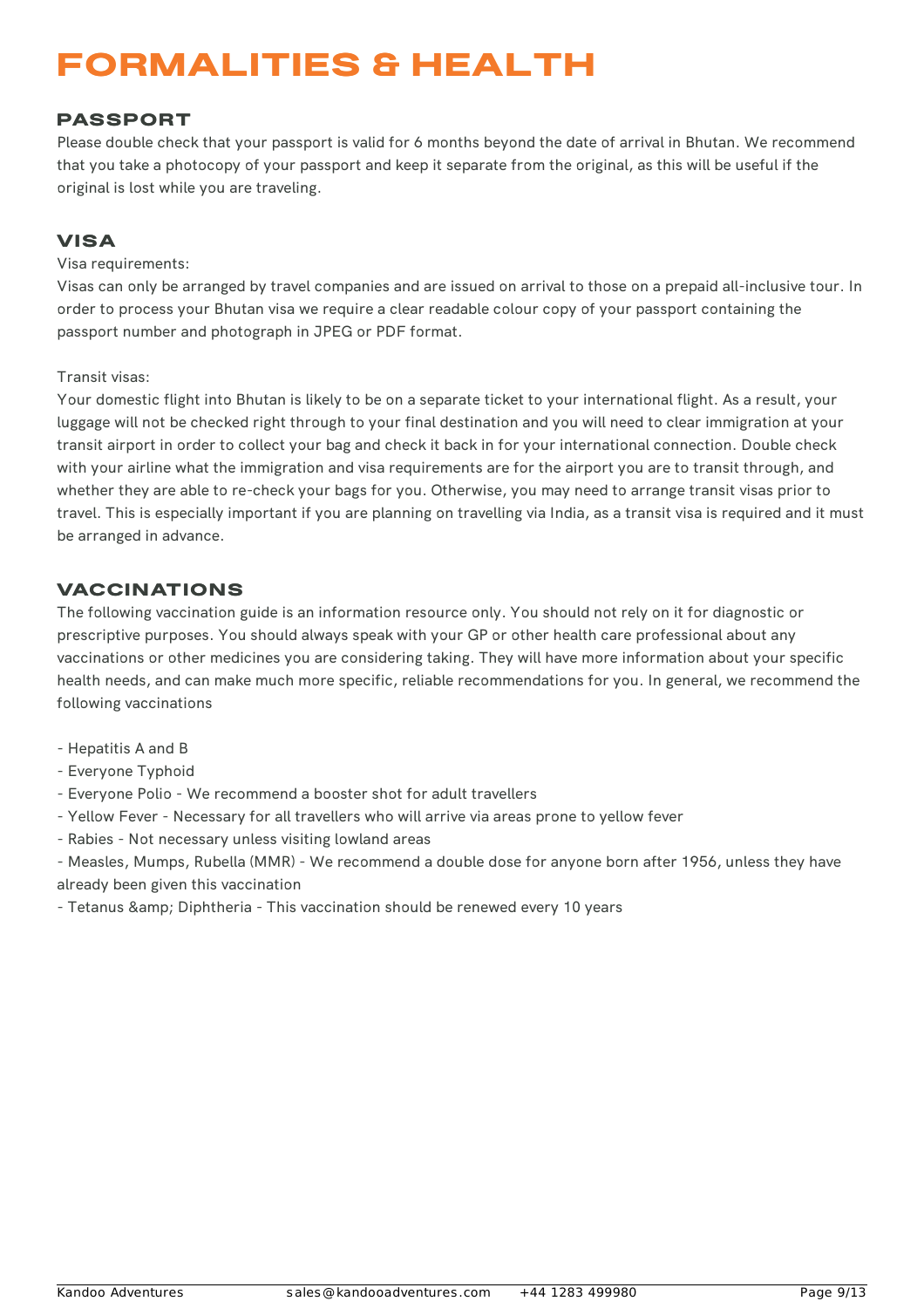### INSURANCE

Before you can join any Kandoo Adventures trek, you will need to insure yourself against accident, injury, and illness.

Your insurance must cover the cost of helicopter evacuation and repatriation if necessary. Make sure your insurer knows of your travel plans, and verify that your policy fully covers your trek, climb, and any other activities you will participate in. Specifically, treks to Chomolhari and the Druk Path require insurance coverage up to 5000m and the Snowman Trek up to 6000m.

It is your responsibility to ensure that you are fully and adequately insured for the duration of your trip. Please ensure that all activities, excursions and destinations in your itinerary are included in your travel insurance policy, in addition to your regular cover for cancellation and medical expenses.

We ask that you keep a copy of your policy summary (containing policy number and the emergency contact number for your insurer) in your day sack at all times, so that we can access this information should we need to contact the insurer on your behalf.

We recommend the global supplier of travel insurance, World Nomads. Make sure to add 'hiking up to 6,000m' on check out and be sure to read the small print carefully for any policy you are considering. Different policies provide different levels of cover, so make sure you understand what is and isn't included in your policy.

## HEALTH

Malaria

There is little risk of malaria on the majority of Bhutanese treks that we operate, due to the altitude, particularly in Bumthang, Gasa, Paro and Thimphu. However, there is a risk of malaria in areas below 1,500m so we recommend you take advice if traveling outside the areas in which we operate.

In addition to any medication, we would recommend you take every precaution to prevent mosquito bites by wearing long-sleeved trousers and shirts at dusk and dawn when the mosquitos are active, and by using a DEET based mosquito repellent.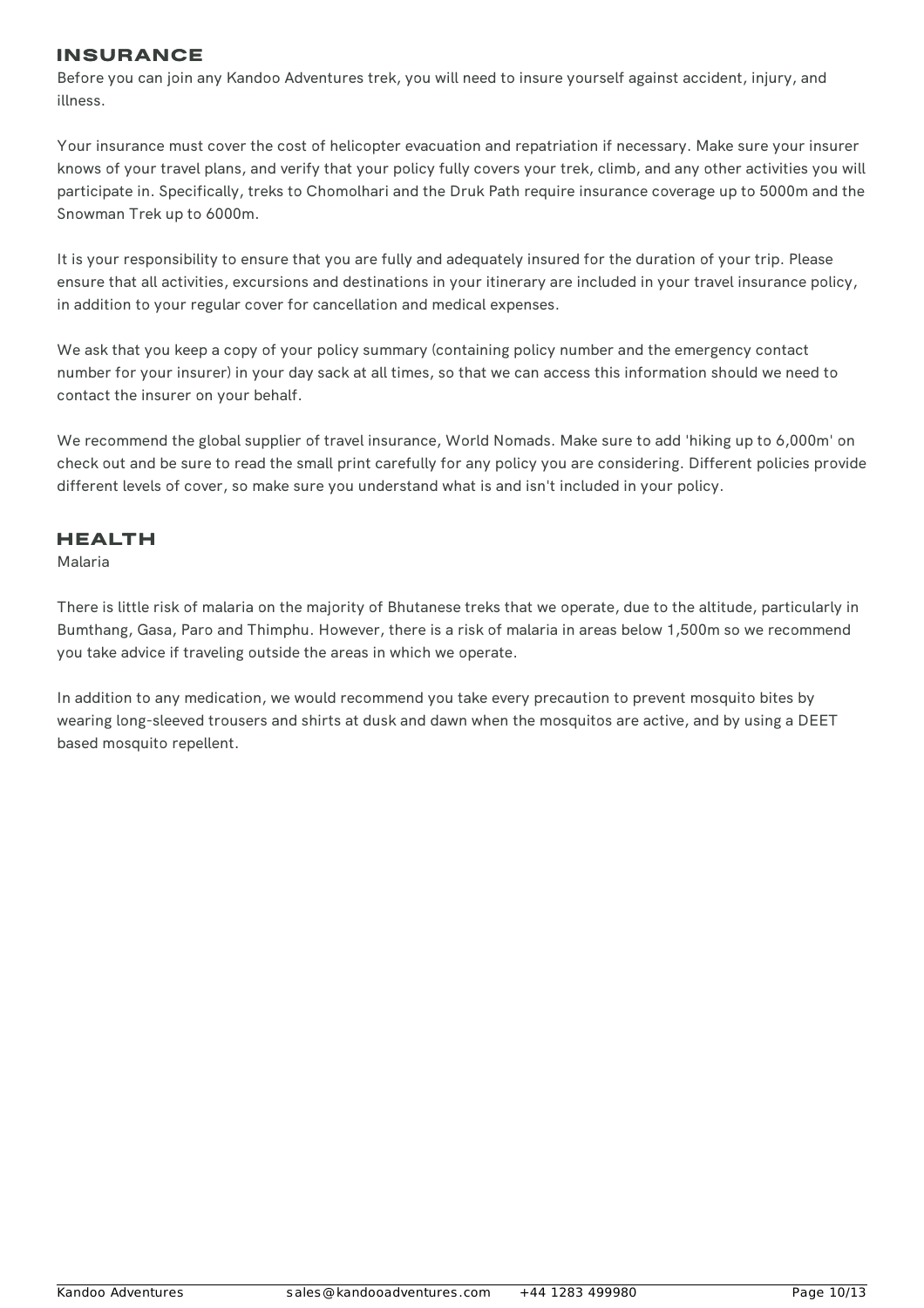## EQUIPMENT & CLOTHING

## CLOTHING TO BRING

#### **HEADGEAR**

- Warm beanie style hat knitted or fleece
- Neck gaiter or scarf. It can get dusty in Bhutan and the air very cold. A scarf or balaclava comes in useful for keeping dust out and can double as a warm layer for your neck / face!
- Sun hat preferably wide-brimmed for protection
- Sunglasses high UV protection
- Headlamp (plus extra batteries)

#### **UPPER BODY**

- Thermal or fleece base layer (x1)
- Long sleeve shirt/tshirt light or medium weight, moisture wicking (x1)
- Short sleeved shirt/tshirt lightweight, moisture wicking (x2)
- Fleece or soft shell jacket (x1)
- Insulated jacket down or primaloft
- Lightweight water/windproof hard shell outer jacket
- Gloves lightweight, fleece or quick drying fabric
- Gloves or mittens heavyweight, insulated, preferably water resistant

#### **LEGS**

- Leggings thermal or fleece base layer  $(x1)$
- Trekking trousers light or medium weight (x2) convertible trousers work well
- Waterproof hard shell trousers ski pants work fine (x1)

#### **FEET**

- Trekking boots mid weight with good ankle support
- Training shoe or similar to wear around camp
- Mid-weight trekking socks (x3 pairs)
- Breathable, high-wicking liner socks (x2 pairs)
- Thermal trekking socks for upper reaches of your trek (x1 pair)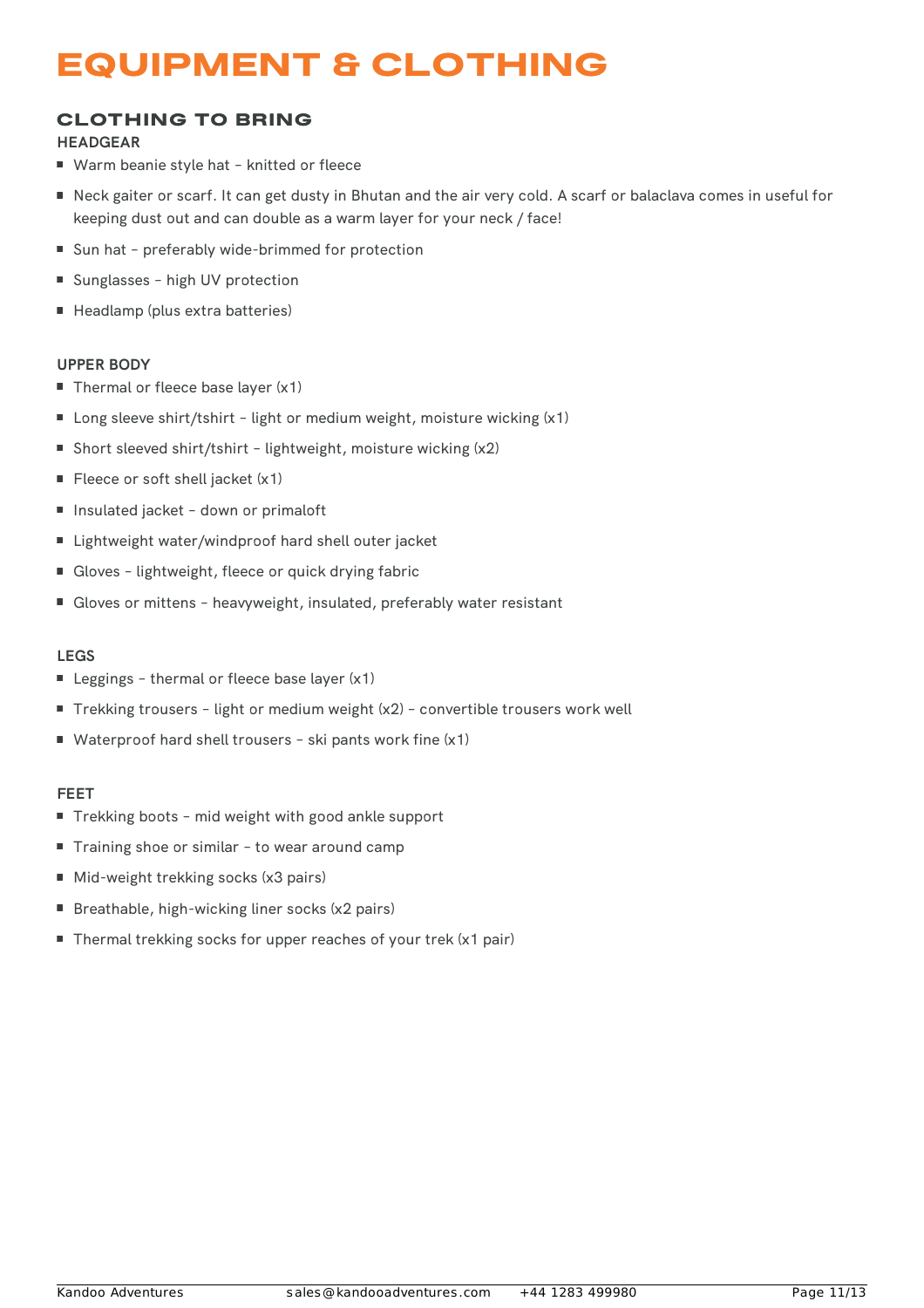## EQUIPMENT TO BRING

- Small Rucksack or Daypack (30-40 litres) to carry water and personal items
- Waterproof duffle bag (approx 80-100 litres) max weight when full should be 15kg. This weight restriction includes your sleeping bag. Your duffle will be carried by a porter
- Sleeping bag (4 season or -10 Deg C) and compression sack
- Insulated sleeping mat
- Trekking poles
- Water bottle or hydration bag must be able to carry 1.5-2L of water

#### **OTHER ACCESSORIES**

- Sunscreen high SPF
- Toiletries, including wet wipes and hand sanitiser please carry all rubbish back off the trail
- Camera and spare batteries
- Plug adapter, for charging devices in hotels
- **Personal medication and first aid kit**
- Personal snacks and energy bars dried fruit and nuts are also a good source of energy
- Isotonic drink powder / energy drink powder to mix in with your water. This improves flavour and helps replace electrolytes
- **Microfibre towel for wiping hands and face each day**
- Ear plugs, if you are a light sleeper
- Pee bottle, useful for late night toilet needs
- Dry bag (only required if your main duffle bag is not waterproof)